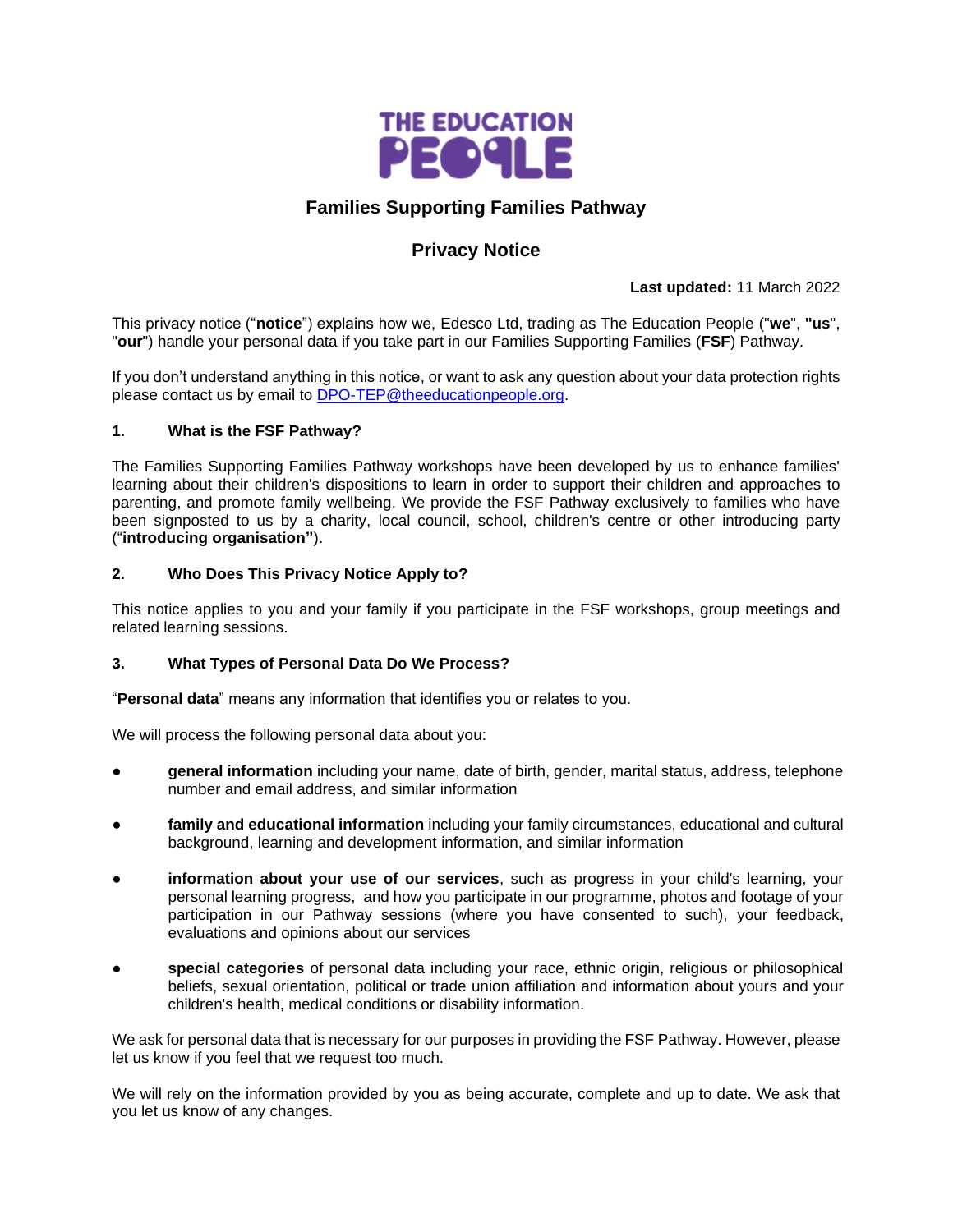## **4. How Is Your Personal Data Collected?**

We may get your personal data from:

- you, when you complete forms, provide documents, feedback, interact with us online or in person or through your behaviour which we observe during our FSF sessions or identify in evaluation meetings
- third parties such as another organisation who introduces you to us with your permission, which might be your local council, children's centre, charity, school or other third parties.

If you provide information to us about your partner, children or others, please ensure they are happy for you to do so.

#### **5. Why Do We Process Your Personal Data?**

This section explains what personal data is needed for each purpose. Please contact us if you have any questions.

| <b>Purpose</b>                                                                                                                                                                                                                                              | <b>Personal data</b>                                                                             | Lawful basis of processing                                                                                                                                                                                              |
|-------------------------------------------------------------------------------------------------------------------------------------------------------------------------------------------------------------------------------------------------------------|--------------------------------------------------------------------------------------------------|-------------------------------------------------------------------------------------------------------------------------------------------------------------------------------------------------------------------------|
| review<br>To<br>and<br>process<br>your<br>introduction to us.<br>For example, a charity or children's centre<br>may pass us your information so that we<br>can arrange our services with you.                                                               | General<br>information                                                                           | Necessary in order to take steps prior to<br>entering into a contract with you.                                                                                                                                         |
| find<br>Τo<br>about<br>out<br>more<br>vour<br><b>circumstances</b><br>and <b>enter</b><br>into<br>an<br>agreement with you for our services.                                                                                                                | General<br>information<br>Family and<br>educational<br>information<br>Special<br>categories data | Necessary in order to take steps prior to<br>entering into a contract with you and in<br>respect of special categories, we rely on your<br>explicit consent.                                                            |
| To provide our services, send you<br>communications<br>and<br>make<br>recommendations.<br>For example, to arrange meetings and<br>learning sessions in order to support your<br>family.                                                                     | General<br>information<br>Family and<br>educational<br>information<br>Special<br>categories data | Necessary for the performance of our<br>contract with you and in respect of special<br>categories, we rely on your explicit consent.                                                                                    |
| To share your information with the<br>introducing organisation in order to<br>provide ongoing support.<br>For example, once you have completed<br>the FSF Pathway there may be follow-up<br>evaluation by the introducing organisation<br>or another party. | Such personal<br>data as is lawful,<br>necessary and<br>proportionate                            | Necessary for our legitimate interest in<br>ensuring ongoing support to our service<br>participants and in respect of special<br>categories, we rely on your explicit consent,<br>our duty of care or legal obligation. |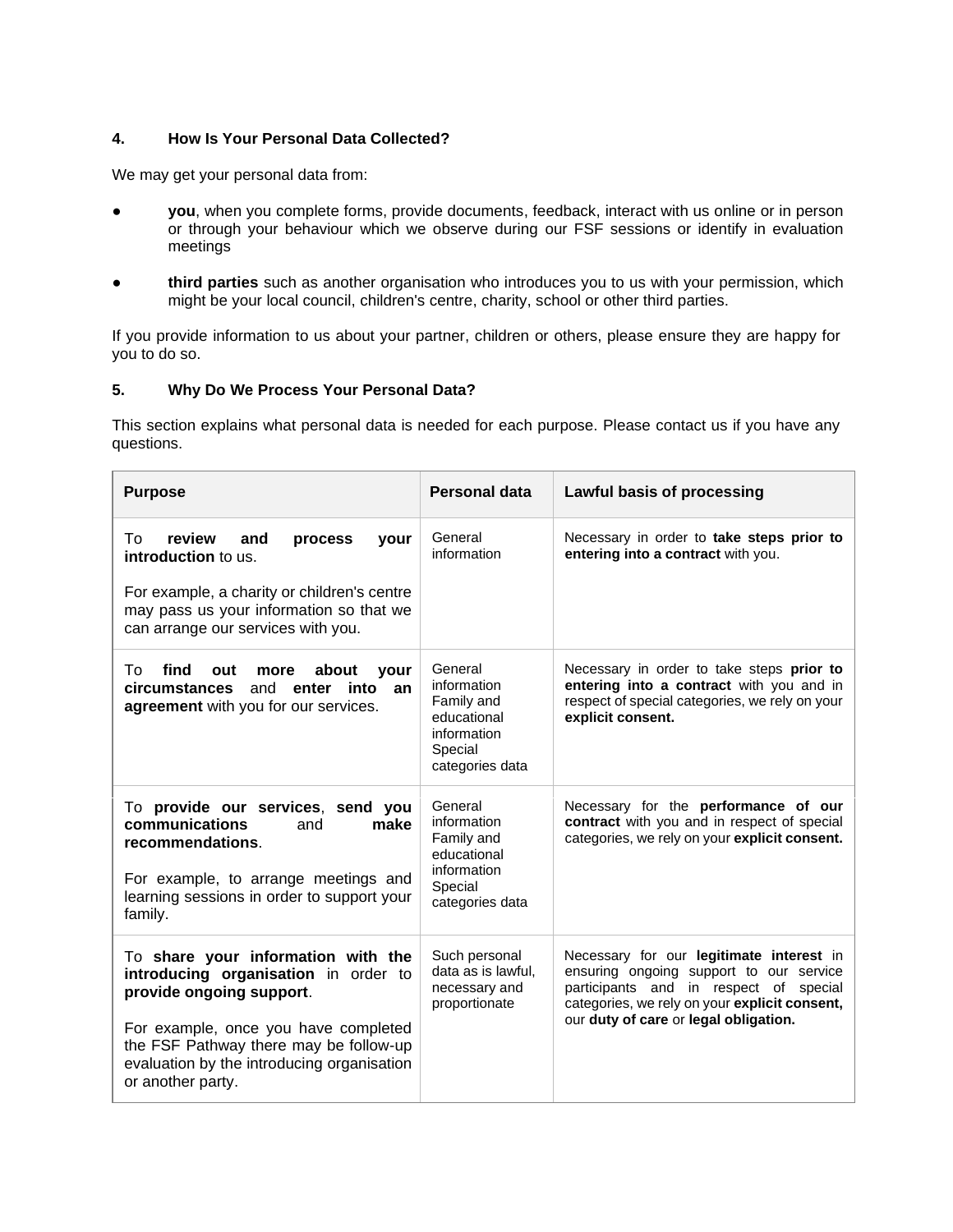| <b>Purpose</b>                                                                                                                                                                                                                                               | Personal data                                                         | Lawful basis of processing                                                                                                                                                                                                                                                                                                                             |
|--------------------------------------------------------------------------------------------------------------------------------------------------------------------------------------------------------------------------------------------------------------|-----------------------------------------------------------------------|--------------------------------------------------------------------------------------------------------------------------------------------------------------------------------------------------------------------------------------------------------------------------------------------------------------------------------------------------------|
| To obtain your feedback and consider<br>the learning from your participation in<br>FSF for training, service development,<br>research and administrative purposes by<br>us and the introducing organisation.                                                 | Information about<br>your use of our<br>services<br>Anonymised data   | Necessary for our legitimate interest in<br>managing our business, training our staff and<br>improving our services and<br>sharing<br>knowledge.                                                                                                                                                                                                       |
| To process and share information as is<br>required for our compliance with the law<br>or to establish, exercise or defend legal<br>claims.<br>To share information with third parties<br>where required by law in order to<br>escalate a safeguarding issue. | Such personal<br>data as is lawful,<br>necessary and<br>proportionate | Where processing or sharing your data is<br>necessary to satisfy our legitimate interest<br>in complying with best practice or applicable<br>laws, for compliance with our legal<br>obligation, to establish, exercise or defend<br>legal claims, or in the substantial public<br><b>interest</b> in safequarding children and<br>individuals at risk. |

## **6. Who Do We Share Your Personal Data With?**

Within our organisation, we only allow access to your personal data by people who have a "need to know".

We may share your personal data with the following third parties:

- introducing organisation
- our affiliated entities who help us to provide the service or with business administration
- our service providers who provide communications, IT and other business tools and services
- public authorities where required by law or best practice
- our legal advisers and other professionals, for example, where necessary in connection with a dispute
- another organisation in case of a sale or acquisition of our business.

You should check the privacy statements of these third parties and we are not responsible for how they may process your personal data.

### **7. How Do We Keep Your Personal Data Safe?**

We are committed to keeping all the information we hold about you secure, private and confidential.

We have procedures and security controls in place to keep your data secure once we receive it. We also make efforts to ensure our third-party service providers do the same.

#### **8. How Long Is Your Data Kept?**

We will only keep your personal data whilst we are providing our services, plus an additional three months to allow us to provide final recommendations and carry out statistical analysis and anonymisation. We may keep anonymised data for as long as necessary to conduct our research.

### **9. Where We Store Your Personal Data**

Your personal data will be held in the UK. If your data needs to be transferred outside of the UK, for example to a service provider in the EU, we will make sure that your data protection rights are protected.